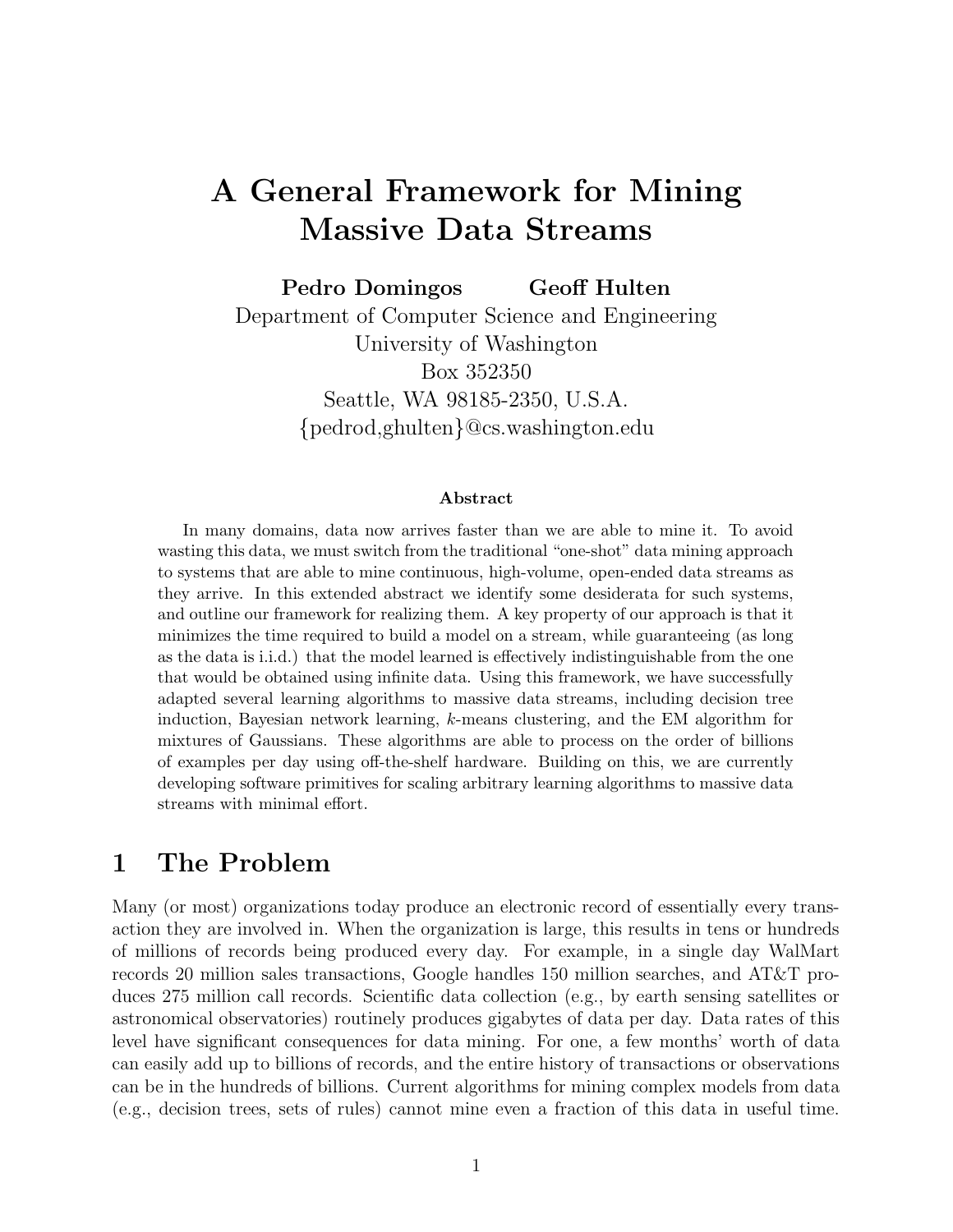Further, mining a day's worth of data can take more than a day of CPU time, and so data accumulates faster than it can be mined. As a result, despite all our efforts in scaling up mining algorithms, in many areas the fraction of the available data that we are able to mine in useful time is rapidly dwindling towards zero. Overcoming this state of affairs requires a shift in our frame of mind from mining databases to mining data streams. In the traditional data mining process, the data to be mined is assumed to have been loaded into a stable, infrequently-updated database, and mining it can then take weeks or months, after which the results are deployed and a new cycle begins. In a process better suited to mining the high-volume, open-ended data streams we see today, the data mining system should be continuously on, processing records at the speed they arrive, incorporating them into the model it is building even if it never sees them again. A system capable of doing this needs to meet a number of stringent design criteria:

- It must require small constant time per record, otherwise it will inevitably fall behind the data, sooner or later.
- It must use only a fixed amount of main memory, irrespective of the total number of records it has seen.
- It must be able to build a model using at most one scan of the data, since it may not have time to revisit old records, and the data may not even all be available in secondary storage at a future point in time.
- It must make a usable model available at any point in time, as opposed to only when it is done processing the data, since it may never be done processing.
- Ideally, it should produce a model that is equivalent (or nearly identical) to the one that would be obtained by the corresponding ordinary database mining algorithm, operating without the above constraints.
- When the data-generating phenomenon is changing over time (i.e., when concept drift is present), the model at any time should be up-to-date, but also include all information from the past that has not become outdated.

At first sight, it may seem unlikely that all these constraints can be satisfied simultaneously. However, we have developed a general framework for mining massive data streams that satisfies all six [5]. Within this framework, we have designed and implemented massivestream versions of decision tree induction  $[1, 6]$ , Bayesian network learning  $[5]$ , k-means clustering [2] and the EM algorithm for mixtures of Gaussians [3]. For example, our decision tree learner, called VFDT, is able to mine on the order of a billion examples per day using off-the-shelf hardware, while providing strong guarantees that its output is very similar to that of a "batch" decision tree learner with access to unlimited resources. We are currently developing a toolkit to allow implementation of arbitrary stream mining algorithms with no more effort than would be required to implement ordinary learners. The goal is to automatically achieve the six desiderata above by using the primitives we provide and following a few simple guidelines. More specifically, our framework helps to answer two key questions: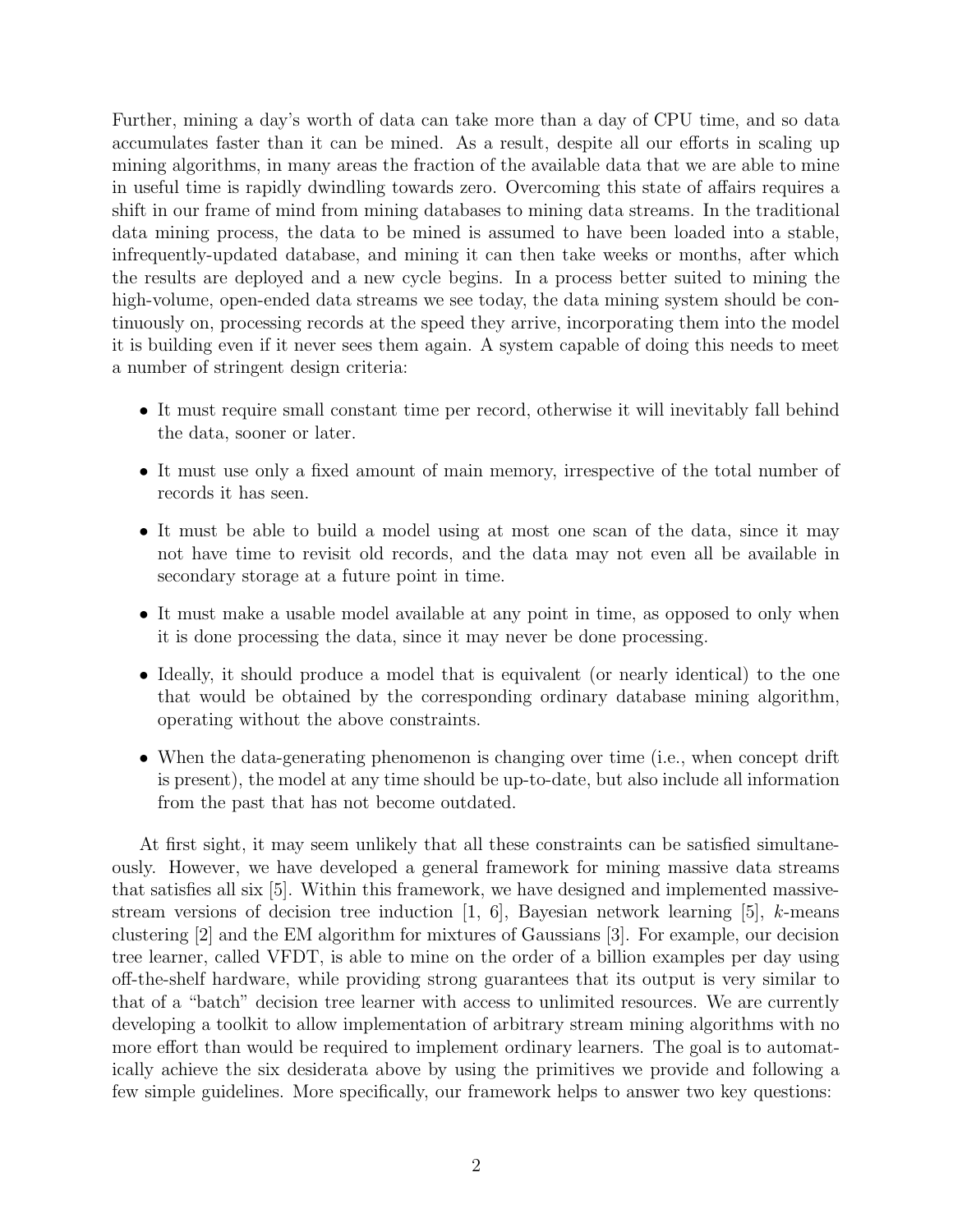- How much data is enough? Even if we have (conceptually) infinite data available, it may be the case that we do not need all of it to obtain the best possible model of the type being mined. Assuming the data-generating process is stationary, is there some point at which we can "turn off" the stream and know that we will not lose predictive performance by ignoring further data? More precisely, how much data do we need at each step of the mining algorithm before we can go on to the next one?
- If the data-generating process is not stationary, how do we make the trade-off between being up-to-date and not losing past information that is still relevant? In the traditional method of mining a sliding window of data, a large window leads to slow adaptation, but a small one leads to loss of relevant information and overly-simple models. Can we overcome this trade-off?

In the remainder of this extended abstract we describe how our framework addresses these questions. Further aspects of the framework are described in Hulten and Domingos (2002).

#### 2 The Framework

A number of well-known results in statistics provide probabilistic bounds on the difference between the true value of a parameter and its empirical estimate from finite data. For example, consider a real-valued random variable x whose range is  $R$ . Suppose we have made n independent observations of this variable, and computed their mean  $\bar{x}$ . The Hoeffding bound [4] (also known as additive Chernoff bound) states that, with probability at least  $1 - \delta$ , and irrespective of the true distribution of x, the true mean of the variable is within  $\epsilon$  of  $\bar{x}$ , where

$$
\epsilon = \sqrt{\frac{R^2 \ln(2/\delta)}{2n}}
$$

Put another way, this result says that, if we only care about determining x to within  $\epsilon$  of its true value, and are willing to accept a probability of  $\delta$  of failing to do so, we need gather only  $n=\frac{1}{2}$  $\frac{1}{2}(R/\epsilon)^2 \log(2/\delta)$  samples of x. More samples (up to infinity) produce in essence an equivalent result. The key idea underlying our framework is to "bootstrap" these results, which apply to individual parameters, to similar guarantees on the difference (loss) between the whole complex model mined from finite data and the model that would be obtained from infinite data in infinite time. The high-level approach we use consists of three steps:

- 1. Derive an upper bound on the time complexity of the mining algorithm, as a function of the number of samples used in each step.
- 2. Derive a upper bound on the relative loss between the finite-data and infinite-data models, as a function of the number of samples used in each step of the finite-data algorithm.
- 3. Minimize the time bound (via the number of samples used in each step) subject to user-defined limits on the loss.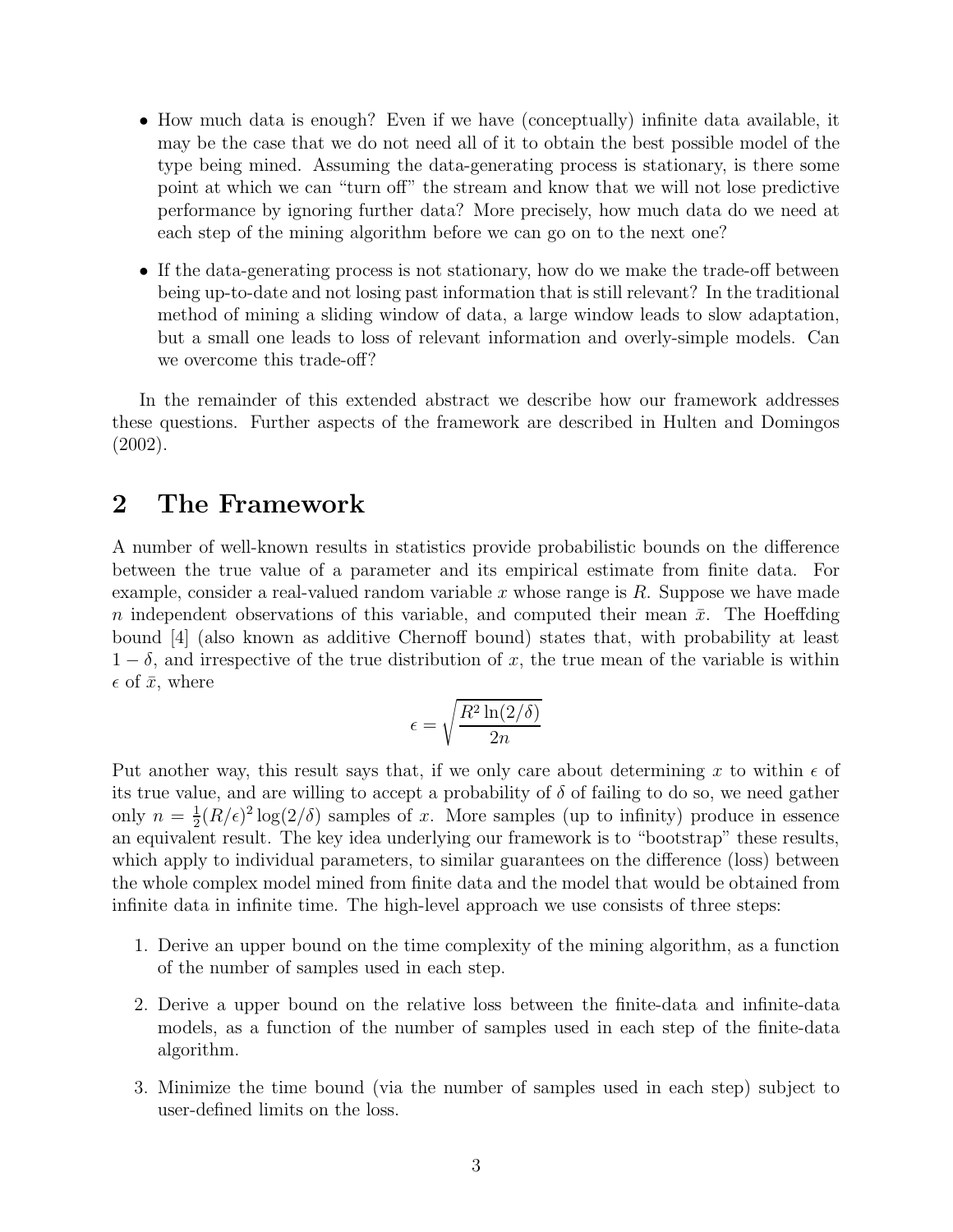Where successful, this approach effectively allows us to mine infinite data in finite time, "keeping up" with the data no matter how much of it arrives. At each step of the algorithm, we use only as much data from the stream as required to preserve the desired global loss guarantees. Thus the model is built as fast as possible, subject to the loss targets. The tighter the loss bounds used, the more efficient the resulting algorithm will be. (In practice, normal bounds yield faster results than Hoeffding bounds, and their general use is justifiable by the central limit theorem.) Each data point is used at most once, typically to update the sufficient statistics used by the algorithm. The number of such statistics is generally only a function of the model class being considered, and is independent of the quantity of data already seen. Thus the memory required to store them, and the time required to update them with a single example, are also independent of the data size.

When estimating models with continuous parameters (e.g., mixtures of Gaussians), the above procedure yields a probabilistic bound on the difference between the parameters estimated with finite and infinite data. (By "probabilistic," we mean a bound that holds with some confidence  $1 - \delta^*$ , where  $\delta^*$  is user-specified. The lower the  $\delta^*$ , the more data is required.) When building models based on discrete decisions (e.g., decision trees, Bayesian network structures), a simple general bound can be obtained as follows. At each search step (e.g., each choice of split in a decision tree), use enough data to ensure that the probability of making the wrong choice is at most  $\delta$ . If at most d decisions are made during the search, each among at most  $b$  alternatives, and  $c$  checks for the winner are made during each step, by the union bound the probability that the total model produced differs from what would be produced with infinite data is at most  $\delta^* = bcd\delta$ . For specific algorithms and with additional assumptions, it may be possible to obtain tighter bounds (see, for example, Domingos  $\&$ Hulten (2000)).

### 3 Time-Changing Data

The framework just described assumes that examples are i.i.d. (independent and identically distributed). However, in many data streams of interest this is not the case; rather, the datagenerating process evolves over time. Our framework handles time-changing phenomena by allowing examples to be forgotten as well as remembered. Forgetting an example involves subtracting it from the sufficient statistics it was previously used to compute. When there is no drift, new examples are statistically equivalent to the old ones and the mined model does not change, but if there is drift a new best decision at some search point may surface. For example, in the case of decision tree induction, an alternate split may now be best. In this case we begin to grow an alternative subtree using the new best split, and replace the old subtree with the new one when the latter becomes more accurate on new data. Replacing the old subtree with the new node right away would produce a result similar to windowing, but at a constant cost per new example, as opposed to  $O(w)$ , where w is the size of the window. Waiting until the new subtree becomes more accurate ensures that past information continues to be used for as long as it is useful, and to some degree overcomes the trade-off implicit in the choice of window size. However, for very rapidly changing data the pure windowing method may still produce better results (assuming it has time to compute them before they become outdated, which may not be the case). An open direction of research that we are